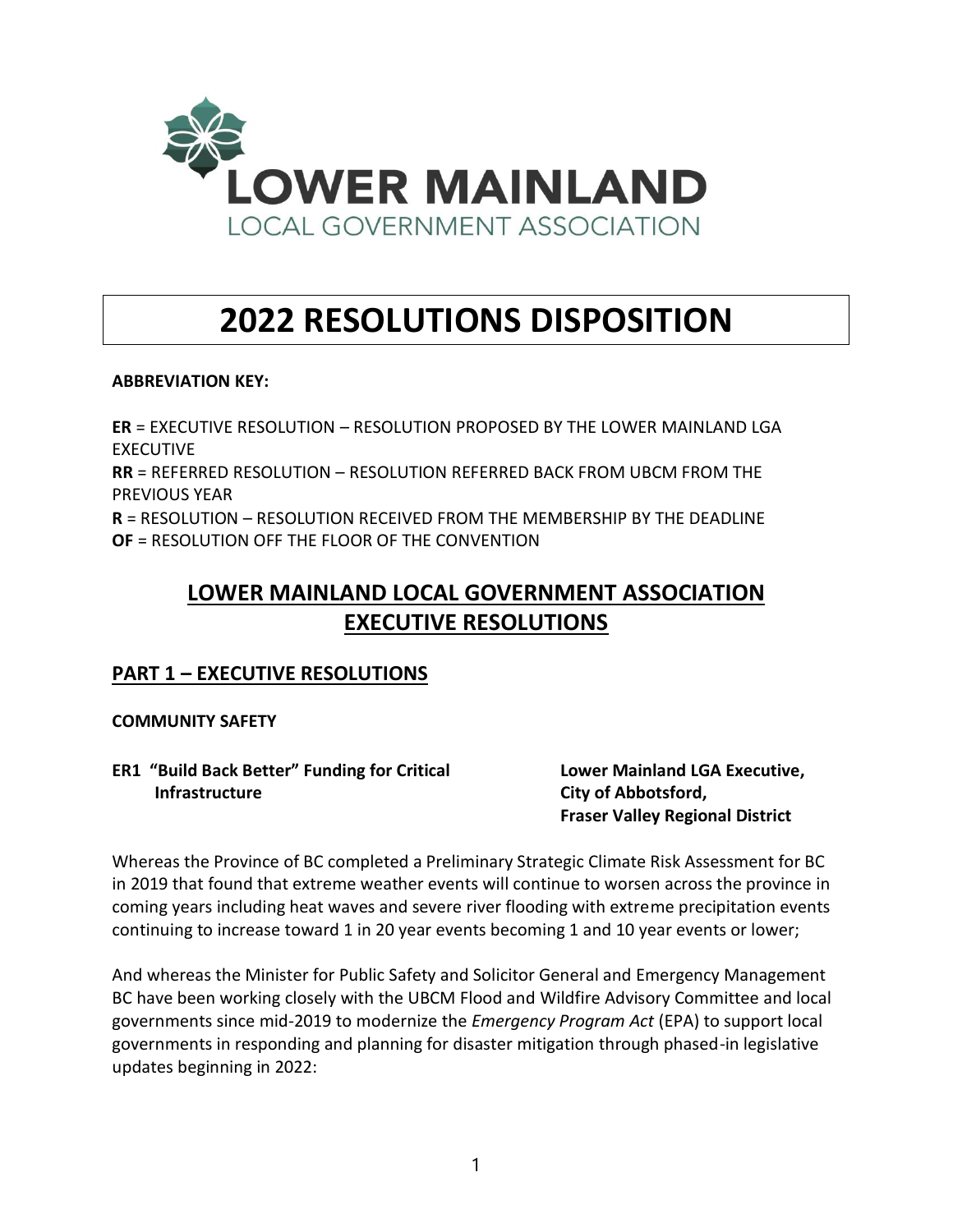Therefore be it resolved that UBCM ask that the provincial government, as part of the process of modernizing the EPA legislation, include robust and sustainable 'building back better' funding at 100 per cent as part of the first phase of the updated EPA legislation in 2022, and additionally consider enhancing the Community Resiliency Investment Program to include funding programs for flood related infrastructure improvement.

# **ON MOTION, was ENDORSED**

# **ER2 Raising the Disaster Financial Assistance (DFA) Cap Lower Mainland LGA Executive, Fraser Valley Regional District**

Whereas the Province of British Columbia has not increased the limit on Disaster Financial Assistance Funding (DFA) for homeowner applications since 1996;

And whereas since 1996 the cost and value of property in the Lower Mainland has significantly increased, creating a gap that prevents property owners from reasonably overcoming catastrophic loss:

Therefore be it resolved that UBCM urge the Province of British Columbia and Emergency Management BC to increase the DFA limit on homeowner applications and consider implementing a framework that ties DFA compensation to BC Assessment values.

### **ON MOTION, was ENDORSED**

### **ER3 Emergency Operations Centre Reserve Funds Lower Mainland LGA Executive,**

# **Fraser Valley Regional District**

Whereas regional districts are recognized as local authorities under the *Emergency Program Act* that must develop and implement emergency plans and other preparedness, response and recovery measures for emergencies and disasters;

And whereas regional districts are limited by the current funding model under the *Local Government Act*, requiring fiscal equivalence:

Therefore be it resolved that UBCM urge the Province of British Columbia and Emergency Management BC to provide regional districts with a dedicated Emergency Operations Centre Reserve Fund to facilitate the timely provision of emergency response when prior expense authorization is not practical and works are essential to save lives and protect property.

### **ON MOTION, was ENDORSED**

# **PART 2 – REFERRED RESOLUTIONS**

UBCM has referred late resolutions from the 2021 resolutions cycle for consideration by Lower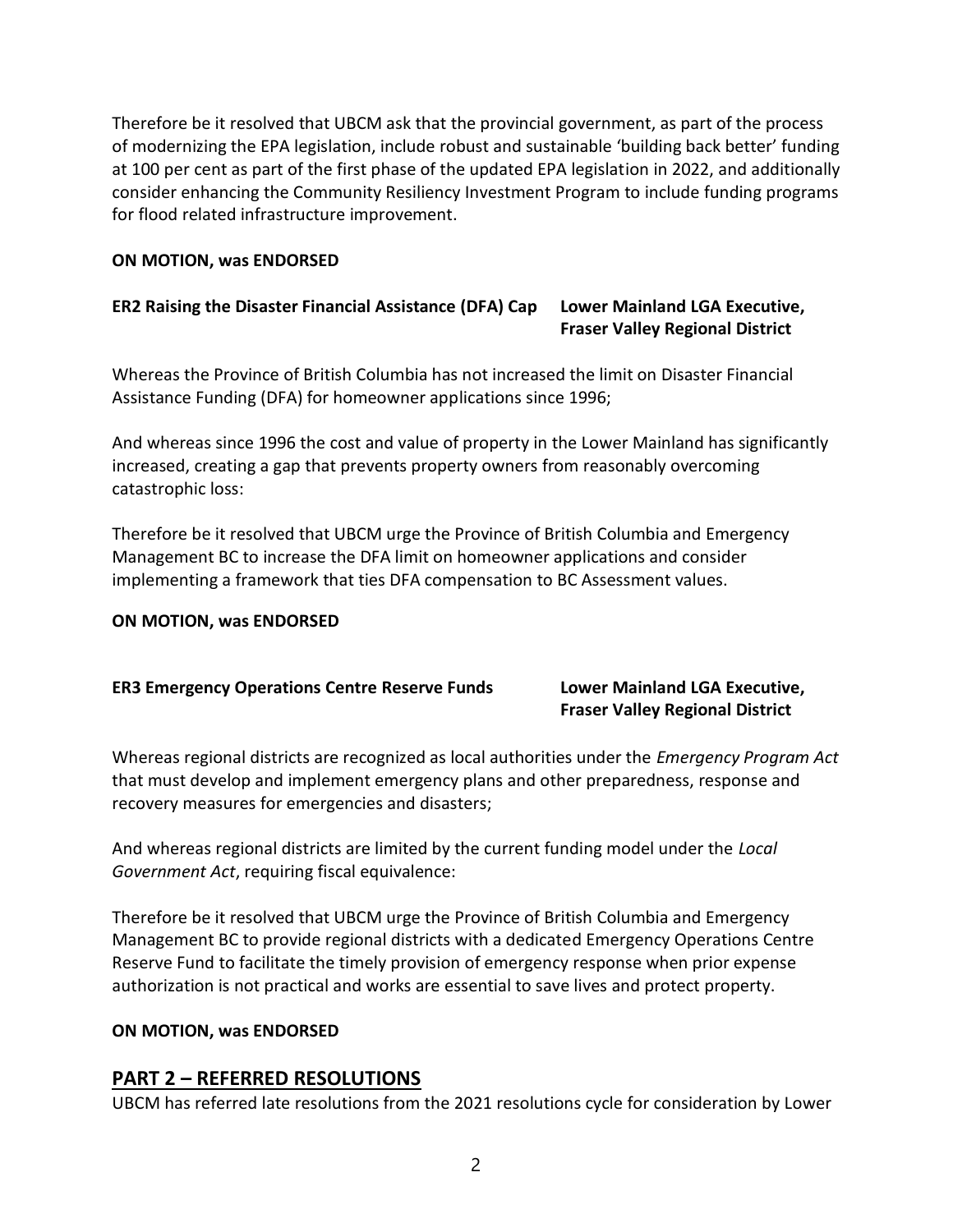Mainland LGA members.

None received.

# **PART 3 – RESOLUTIONS RECEIVED BY THE DEADLINE**

# **LEGISLATIVE**

# **R1 Ethics Commissioner City of White Rock**

Whereas Bill 26 – 2021: Municipal Affairs Statutes Amendment Act (No. 2), 2021 does not require a local government to adopt a Code of Conduct for Council members;

And whereas many local governments in British Columbia cannot afford or do not have an independent non-partisan Ethics Commissioner to review and resolve allegations of misconduct:

Therefore be it resolved that LMLGA and UBCM call upon the provincial government to immediately create an Office of the Municipal Ethics Commissioner within the Ministry of Municipal Affairs that will:

- 1) respond to allegations of misconduct by an elected official of a municipal government and conduct an inquiry if warranted, and
- 2) review decisions imposed on an elected official of a municipal government and conduct an inquiry if warranted.
- 3) **Require local governments to adopt a "code of conduct" for council members.**

# **ON MOTION, as amended, was ENDORSED**

### **COMMUNITY SAFETY**

# **R2 Cost of Policing for in Small Communities Village of Pemberton**

Whereas the current funding model for RCMP services results in an immense financial burden for small municipalities when their population grows above 5,000;

And whereas a large proportion of RCMP time and budget goes to policing provincial highways that either run through or beside small communities:

Therefore be it resolved that UBCM request that the provincial government develop a more transitional funding model for RCMP services for small communities that would see incremental adjustments as a community grows beyond 5,000 and then beyond 10,000 and finally over 15,000 residents;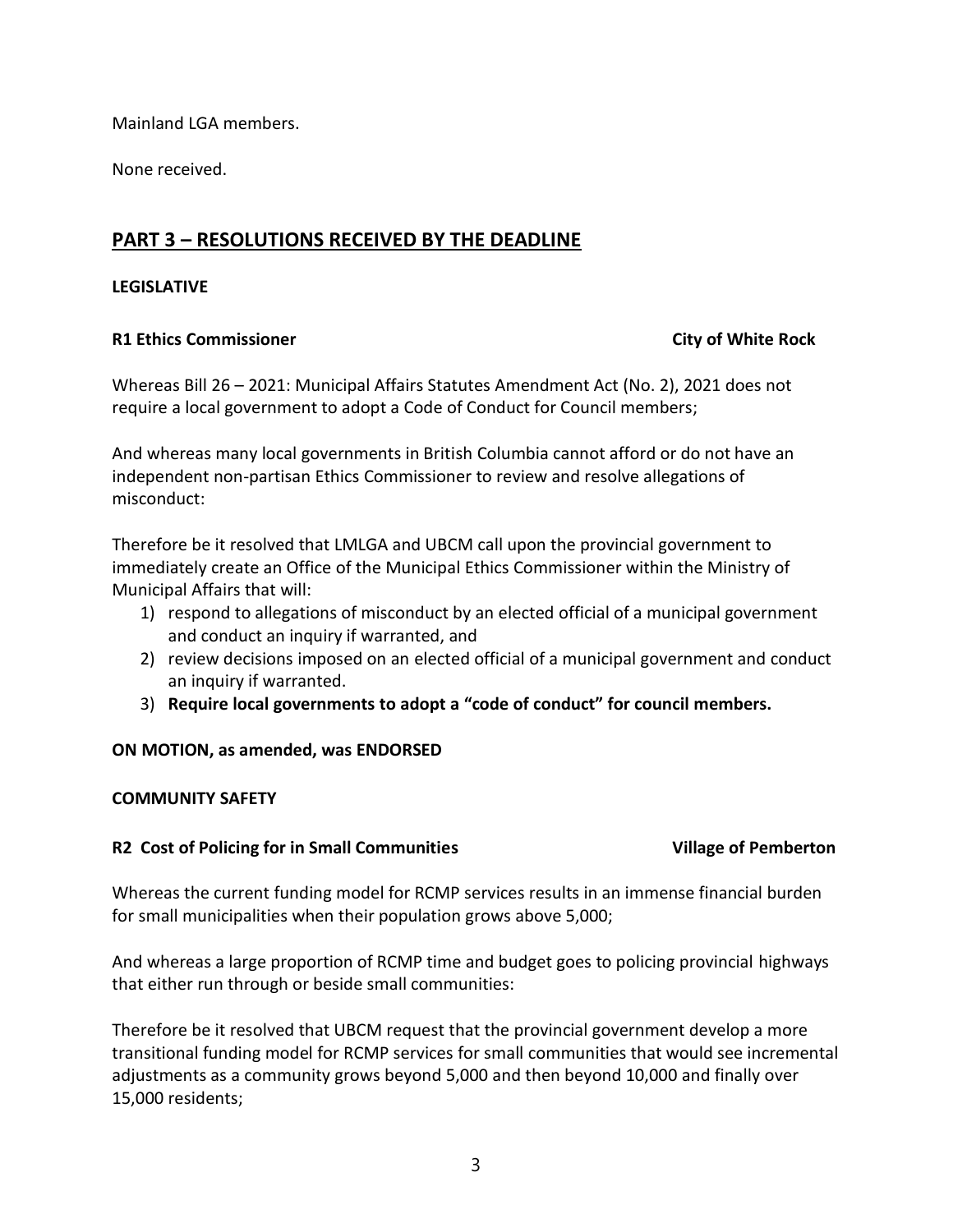And be it further resolved that UBCM be involved in the development of the policy.

### **ON MOTION, was ENDORSED**

### **R3 Reimbursement for Highway Rescue Services Village of Pemberton**

Whereas many small community volunteer fire departments and societies provide vital highway rescue services for vehicle crashes that occur on provincial highways;

And whereas reimbursement of costs under the current model leaves fire departments and local governments to absorb a significant part of the cost of providing the services:

Therefore be it resolved that UBCM request the Province revise the funding model to ensure that fire departments and societies are reimbursed for all highway rescue incidents to which they attend outside of the municipal boundaries;

And be it further resolved that UBCM request the Province to consider permitting fire departments to be reimbursed by the Insurance Corporation of British Columbia for highway rescue services at a rate determined by Emergency Management BC in consultation with the Office of the Fire Commissioner of British Columbia.

### **ON MOTION, was ENDORSED**

### **TRANSPORTATION**

### **R4 Re-Investing in EV Infrastructure City of Port Moody**

Whereas British Columbia and Metro Vancouver have shown exceptional leadership for electric vehicle (EV) uptake due in large part to generous incentives and early infrastructure upgrades;

And whereas the current level of EV ownership must increase to meet agreed-upon climate targets and cannot be considered sufficient at this time:

Therefore be it resolved that UBCM ask all orders of government (federal, provincial and local) and BC Hydro to increase investment in EV infrastructure and decrease user fees (including Step 2 EV exemptions) until EV uptake is sufficient;

And be it further resolved that the Government of Canada immediately make all necessary regulatory changes to allow for pricing EV charging by unit of energy.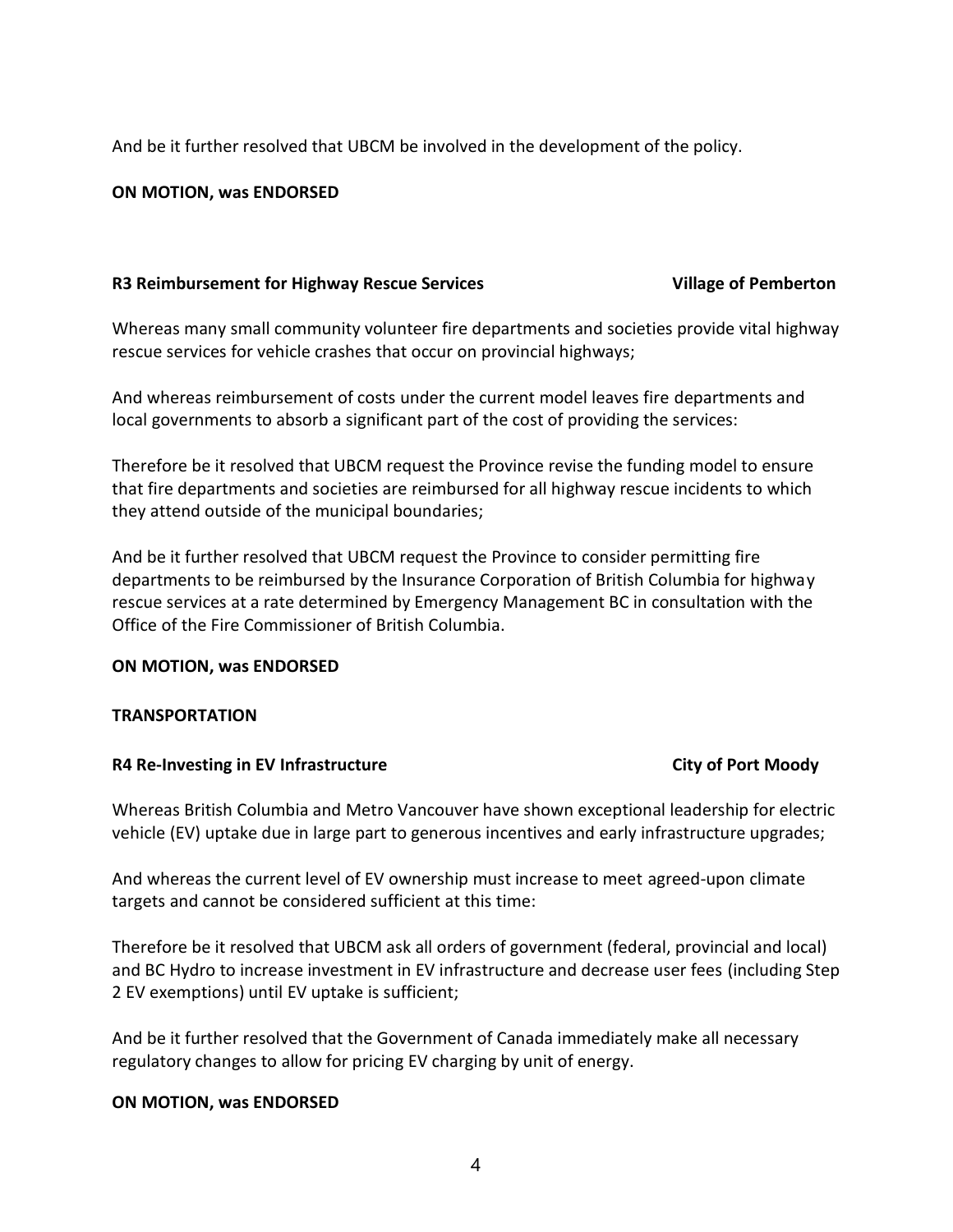### **FINANCE**

# **R5 Increase Funding for Public Libraries in the BC Provincial City of Burnaby Budget 2023**

Whereas libraries in British Columbia are largely financed by levies paid by local governments, and where provincial library funding has remained stagnant for the past 10 years;

And whereas public libraries are central to communities, providing equitable access to vital resources, including internet, computers, digital library tools, and in-person services from expert staff;

And whereas public libraries provide British Columbians with low-barrier services, that support job seekers and small businesses, that increase literacy in communities, that advance reconciliation with Indigenous peoples, and that promote equity and inclusion;

Therefore be it resolved that UBCM urge the Province to provide long-term sustainable funding for public libraries in BC;

And be it further resolved that the Province ensure that BC libraries will henceforth receive regular increases to provincial government funding in subsequent years.

### **ON MOTION, was ENDORSED**

### **ASSESSMENT**

# **R6 Assessing Vacant Lands to Support Housing for BC's City of Vancouver Most Vulnerable**

Whereas sadly thousands of British Columbians are homeless, sleeping in shelters, tents, and encampments, while many jurisdictions in Canada and down the West Coast have successfully triaged their homelessness crises with temporary, tiny shelter-type villages, as a transition to more permanent housing;

And whereas BC Assessment classifies property according to its use, and local governments apply a mill rate to the respective classification to determine taxes, while owners of vacant land are incentivized to reduce their property taxes by changing temporary use and assessment, for example by adding a community garden to be re-classified as a Class 8 Recreational;

And whereas properties assessed as Class 3 Supportive Housing integrate long-term housing units with on-site supports for persons who were previously homeless or persons who are at risk of homelessness are subject to special valuation rules by the provincial government that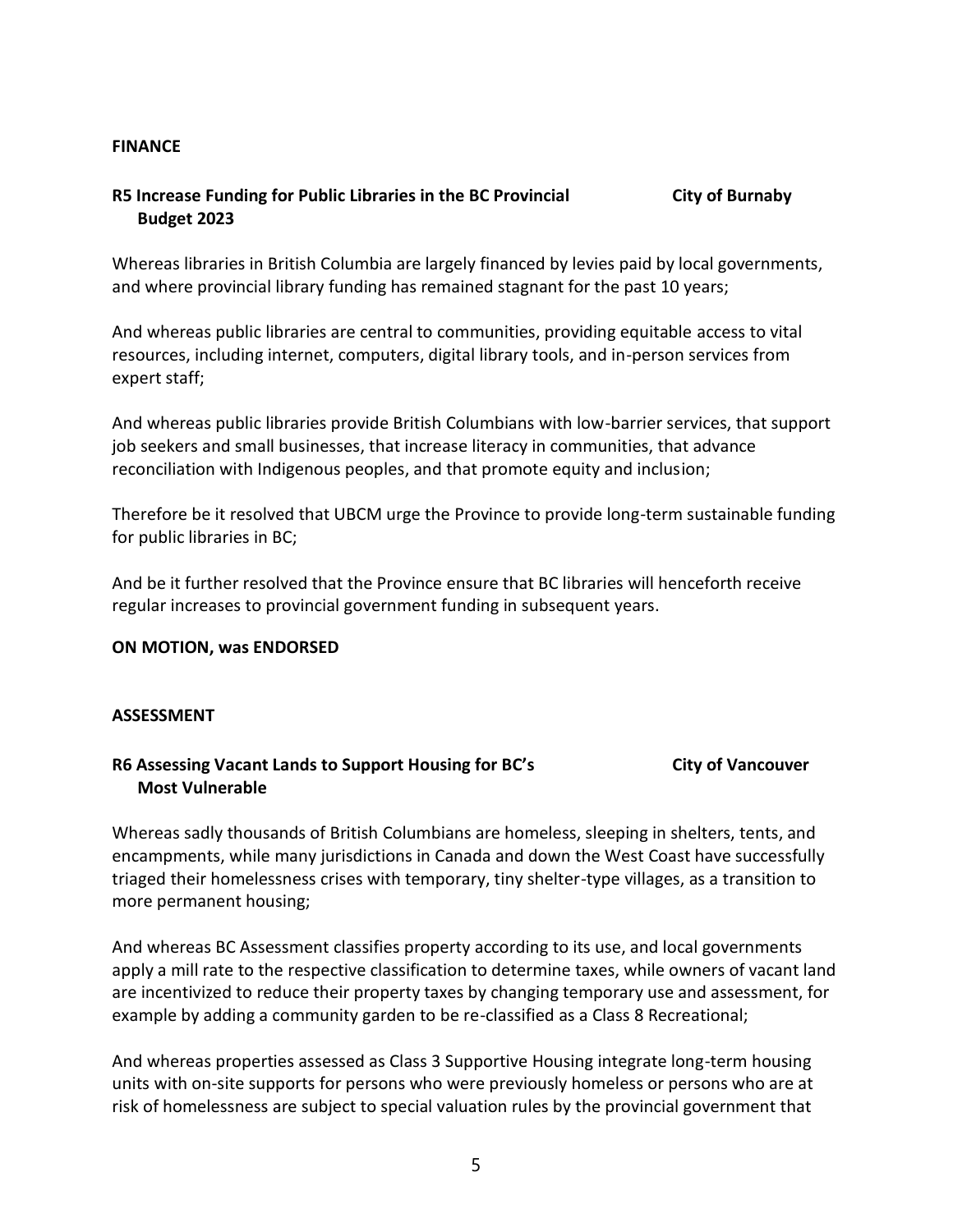reduce the assessed value of the property to a nominal amount, and have received funding from the government or a regional health board:

Therefore be it resolved that UBCM request the BC government to work with local governments to develop and fund an incentive for more readily and rapidly repurposing vacant land as temporary Class 3 Supportive Housing, to support the creation of emergency or ad-hoc housing or shelter with on site supports as a short-term use, and including tiny homes, navigation centres, portables, and/or modular housing.

# **ON MOTION, was ENDORSED**

# **R7 Expanding the Mandate of BC Assessment Authority City of Port Moody**

Whereas all communities in BC are experiencing an ongoing housing crisis, placing an extraordinary pressure on local governments to provide affordable housing without having equitable access to the tools to properly assess project proformas in order to negotiate maximum affordable housing components in developments;

And whereas local governments recognize that reconciliation efforts must include housing discussions and to provide effective and equitable affordable housing, there must be collaboration with Indigenous Peoples:

Therefore be it resolved that UBCM ask the Province to expand the mandate of BC Assessment Authority to implement a province‑wide shared service model to support municipalities in assessing the merits of rezoning and development applications to provide accurate pricing and development cost estimates and to provide analysis of opportunities for affordable housing and reconciliation with Indigenous Peoples.

### **ON MOTION, was ENDORSED**

### **ENVIRONMENT**

# **R8 Fossil Fuel Non-Proliferation Treaty City of New Westminster**

Whereas the most recent Intergovernmental Panel on Climate Change (IPCC) report in 2021, Code Red for Humanity, confirmed that without radical reductions in carbon emissions this decade, temperature rises above 1.5 degrees Celsius would be inevitable and irreversible and the credible threat of unstoppable, self-accelerating global heating;

And whereas climate crisis impacts are already being felt in our communities, including the summer heat dome, a pattern of hotter/drier summers, increased exposure to wildfire smoke, and increased frequency and intensity of heavy rain which impacts food security, infrastructure and the well being if the entire community;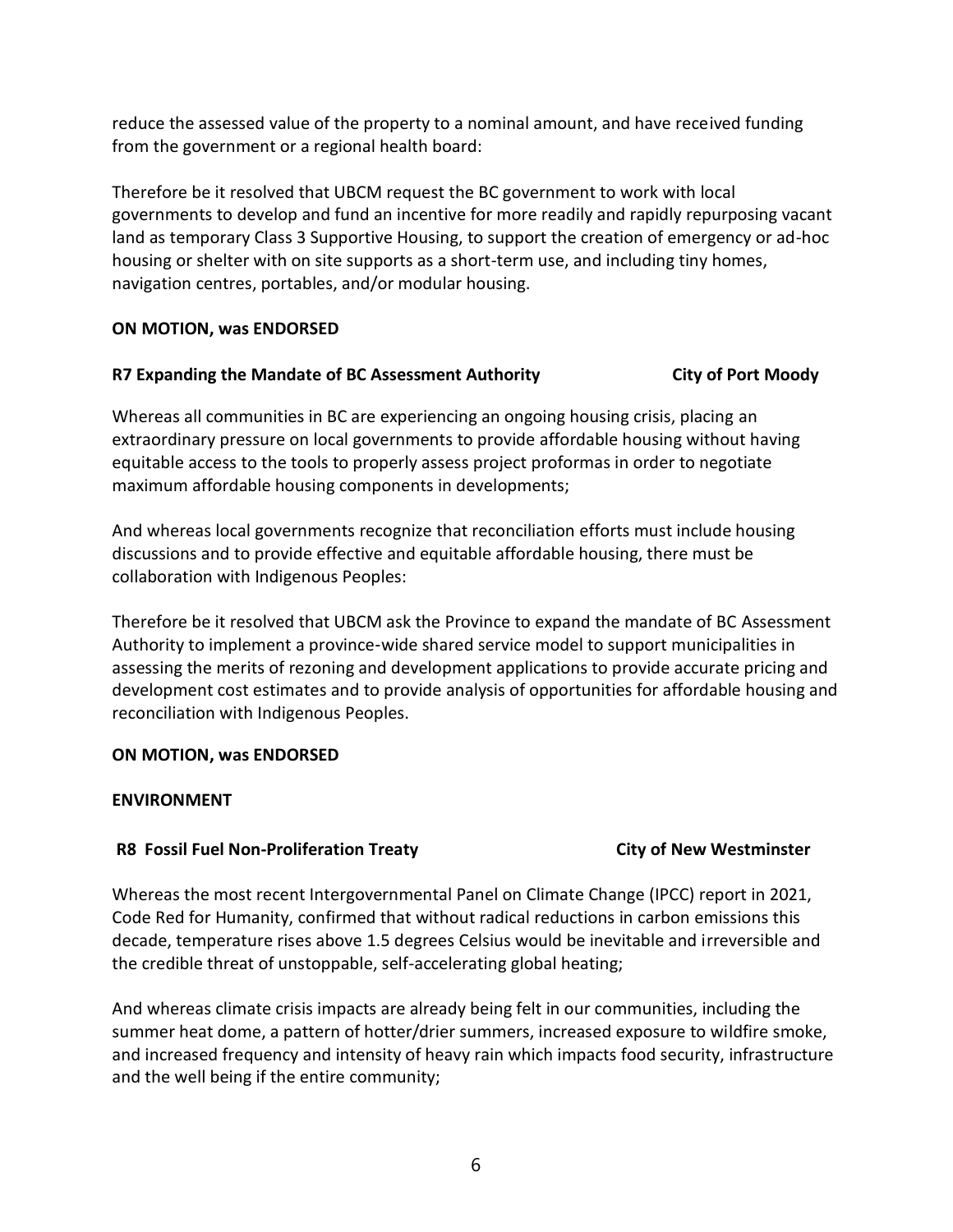Therefore be it resolved that UBCM and LMLGA formally endorse the call for a Fossil Fuel Non-Proliferation Treaty.

# **ON MOTION, was ENDORSED**

# **R9 Protecting BC Coasts from Acidic Washwater Dumping City of Vancouver**

Whereas in order to mitigate sulphur air pollution from burning heavy oil, the maritime shipping industry employs exhaust gas cleaning systems (scrubbers) which result in a solution of concentrated acidic sulphates, metals, and other toxins, which cruise and cargo vessel traffic in Canadian jurisdiction annually discharge tens of millions tonnes of this acidic washwater directly into BC's coastal waters;

And whereas ocean acidification is of major concern to coastal communities, particularly those coastal communities encouraging shellfish harvesting, aquaculture, tourism, and commercial and recreational fisheries. Worldwide, authorities have variously banned or are moving to limit the dumping of scrubber wash in coastal waters;

And whereas on the Pacific Coast of North America, California and Washington have implemented stricter protections, and on March 1st, 2022 the Vancouver Fraser Port Authority will introduce phase one (of three) of new exhaust gas cleaning systems washwater discharge requirements in its jurisdiction after conclusive findings showed negative effects on aqualife and concentrations of metals that exceeded safe thresholds:

Therefore be it resolved that UBCM request the BC government commit to advocate to the federal government on the issue of exhaust gas cleaning systems' acidic wastewater discharge, as part of a comprehensive BC Coastal Marine Strategy; pushing for stronger environmental protections, in line with thriving cruise and cargo waters of our US neighbours, to include preventative measures to stop scrubber dumping from ships and require cleaner fuels be used.

, halt coastal habitat loss, accelerate the completion of a network of marine protected areas to benefit fisheries, biodiversity and the economy, set marine environmental quality objectives from upland activities, and help communities adopt ecosystem‑based approaches to manage risks from flooding due to extreme weather events, sea level rise, climate change, and ocean acidification.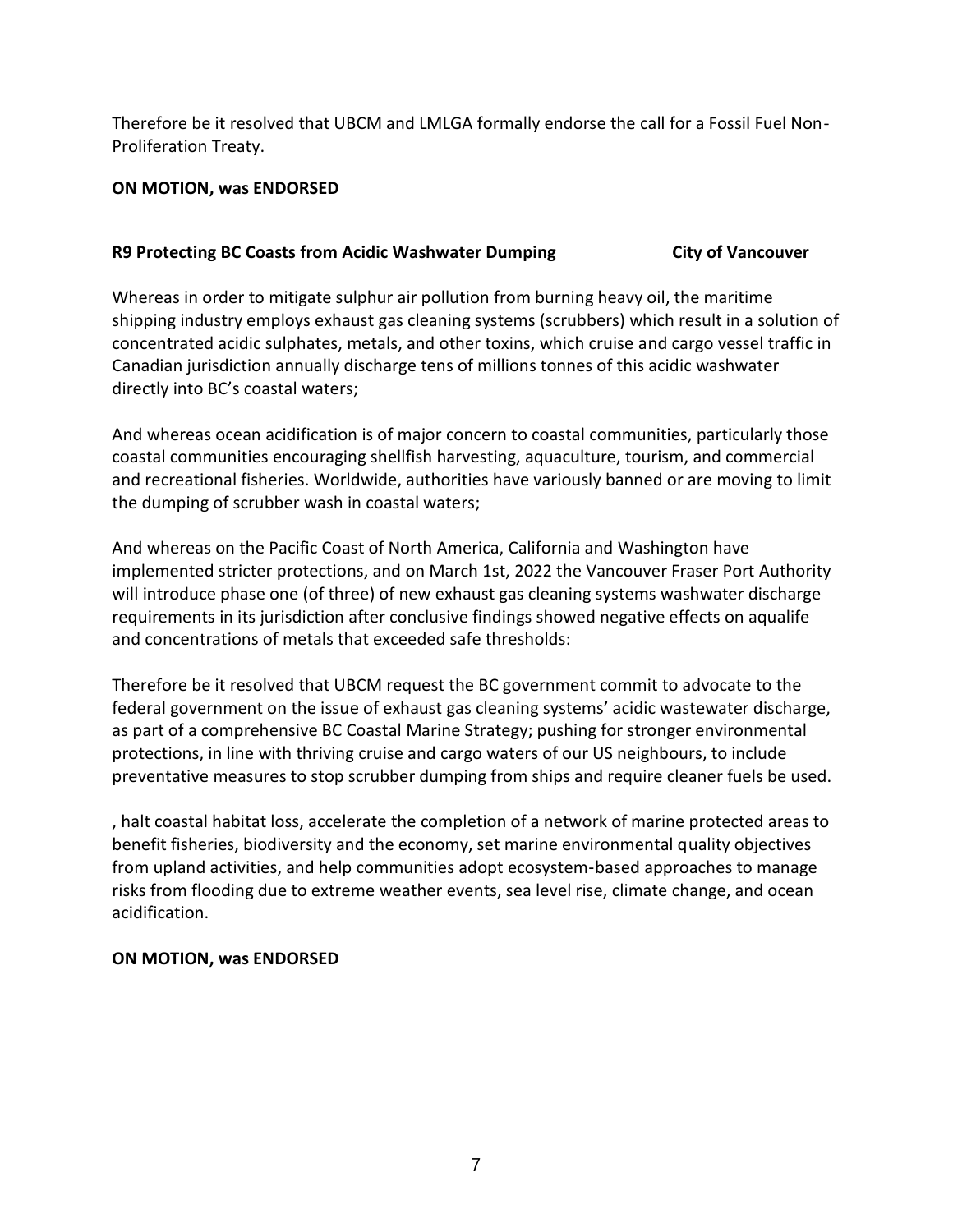# **R10 Biodiversity Crisis Requires Urgent Species at Risk District of North Vancouver Protection and Legislation**

Whereas British Columbia has the greatest biological diversity of any province or territory in Canada, the most species at risk, and is the only major jurisdiction in Canada without standalone Species At Risk legislation;

And whereas only 4 of the 1,336 species at risk recognized by the province are legally protected under the *Wildlife Act*, yet unsustainable land use and extractive development are causing BC's wildlife populations to decrease in abundance, with many species facing extinction;

And whereas the current patchwork of provincial laws and regulations has not effectively prevented species decline or extinction and is not consistent with British Columbia's commitment to enshrine the United Nations Declaration on the Rights of Indigenous Peoples into law:

Therefore be it resolved that UBCM request the Ministry of Environment to urgently enact Species At Risk Protection and Legislation in partnership with First Nations and in a manner that promotes and respects First Nations inherent, Treaty and constitutionally protected rights and interests along with adequate funding, consistent with the United Nations Declaration on the Rights of Indigenous Peoples.

# **ON MOTION, was ENDORSED**

# **R11 Expediated Provincial Regulation of Single-Use Plastics City of Burnaby**

Whereas in 2019, the Ministry of Environment and Climate Change Strategy published the CleanBC Plastics Action Plan which included the consideration for a provincial ban on single-use plastic items to provide a consistent approach to reducing single-use plastics;

And whereas the authorization of local governments to enact municipal bylaws to ban plastic checkout bags has created inconsistency between municipalities specifically in regards to the minimum fees applied to recycled paper bags and reusable bags;

And whereas the enactment of municipal single-use plastic bylaws is voluntary and thereby creating a patchwork of regulations between neighboring municipalities;

And whereas the federal government's proposed Single-Use Plastics Prohibition Regulations published December 25, 2021 will be registered and in force by the end of 2022; and

And whereas the federal government's proposed Single-Use Plastics Prohibition Regulations do not include replacement fees for single-use plastic items: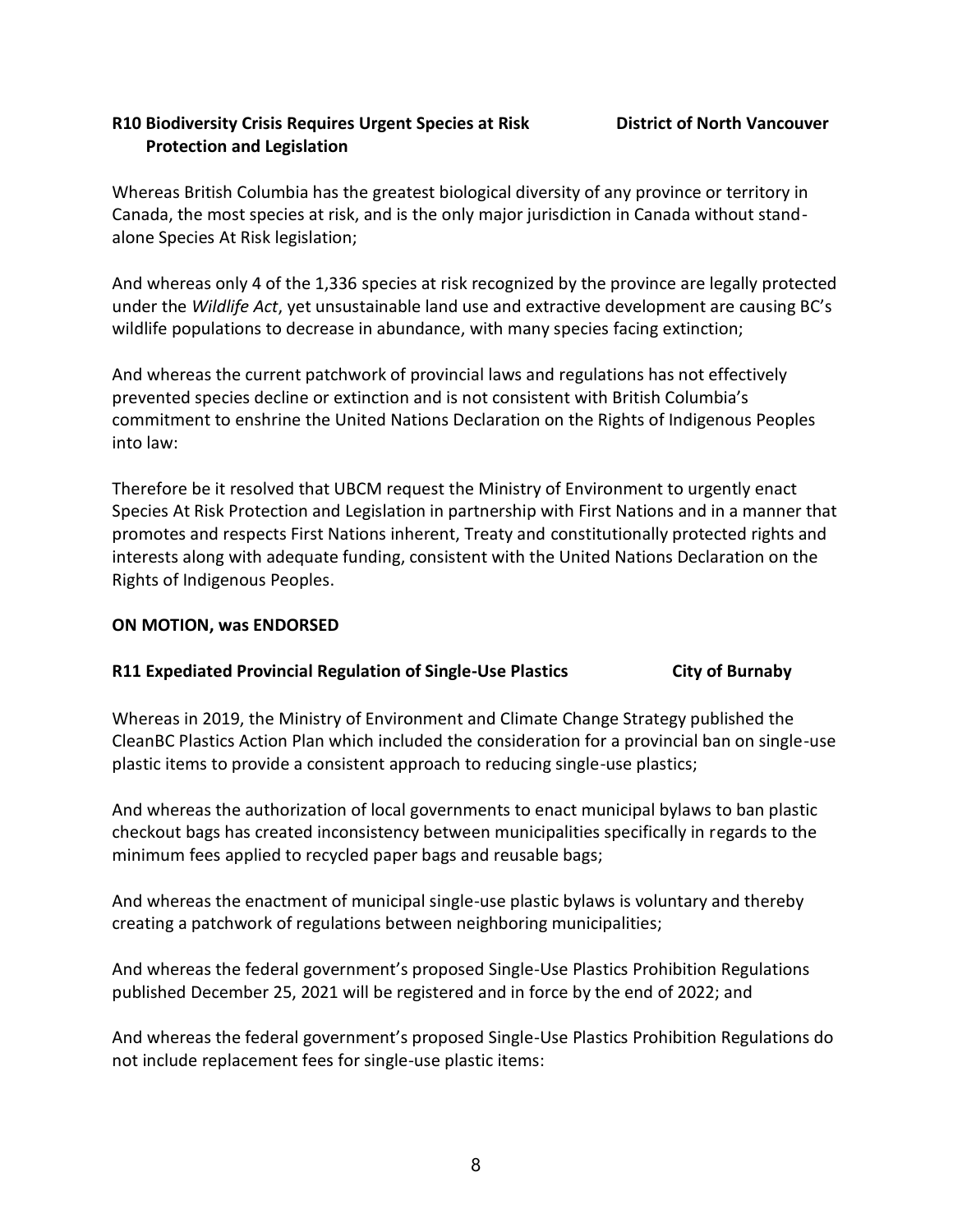Therefore be it resolved that UBCM ask the provincial government to expedite the development of single-use plastic regulations by the end of 2022. and the regulations will not include replacement fees for single-use plastic items, such as cutlery and straws; and where fees may exist, to be collected by the province to remit to local governments for climate action programs.

### **ON MOTION, as amended, was ENDORSED**

# **HEALTH AND SOCIAL DEVELOPMENT**

# **R12 Expanding the Child Care Sector Workforce City of Burnaby**

Whereas access to a quality child care system is key to the heath and development of children;

And whereas access to a quality child care system supports families and is key to BC's economic recovery;

And whereas qualified Early Childhood Educators play a critical role in the advancement of a universal child care system;

And whereas qualified Early Childhood Educators deserve to be compensated commensurate with their education and experience, including access to benefits and pension plans:

Therefore be it resolved that the UBCM urge the provincial government to accelerate its Early Care and Learning Recruitment and Retention Strategy including implementation of a publicly funded, competitive and equitable wage grid for Early Childhood Educators that:

- recognizes staff qualifications and experience;
- **creates a barrier-free path with specific supports for those who currently work in the child care sector without formal qualifications (i.e. family licensed childcare) to obtain an early childhood educator (ECE) credential: and**
- provides wages**, benefits, and working conditions** that are competitive with other positions with similar education, experience and responsibilities;

And be it further resolved that the provincial government work with locally-based child care organizations to implement a wage grid that aligns with the business operations and staff compensation plans of these organizations.

**And be it further resolved that UBCM urge the provincial government to expand the implementation of 24 hour and extended hour child care centres to improve access to affordable and quality child care;**

**And be it further resolved that UBCM urges the Ministry of Education and Childcare to support and coordinate engagement and collaboration with local governments interested in**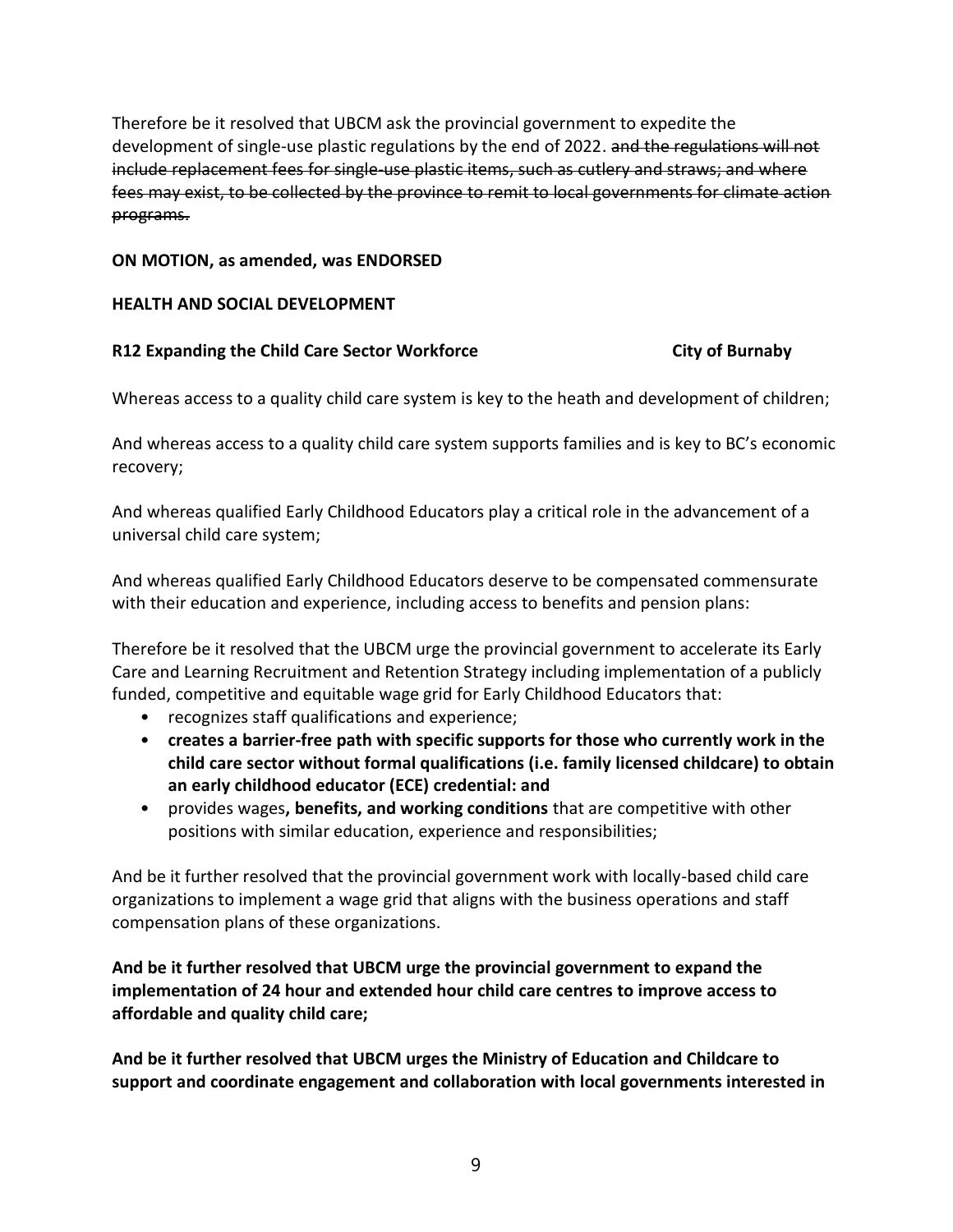**and/or experienced with child care planning and research to inform the strategy of local needs and context.**

**ON MOTION, as amended, was ENDORSED**

# **R13 Support for Bereavement Services to be Included in City of Port Moody the BC Mental Health Plan**

Whereas BC is currently experiencing a mental health crisis;

And whereas there is a lack of publicly funded and accessible bereavement services for adults, young adults, and youth in our community despite the enormous toll the loss of loved ones has on mental health:

Therefore be it resolved that UBCM call on the Province of British Columbia to include funding for non-profit, publicly accessible bereavement services in the BC Mental Health and Addictions Strategy Plan.

# **ON MOTION, was ENDORSED**

# **HOUSING**

# **R14 Expanding BC Manufacturing and Construction of City of Vancouver Climate-Smart Made-In-BC Prefabricated Wood-Frame Housing**

Whereas BC is facing both a climate emergency and a housing affordability crisis and one of the most affordable forms of new built single-family and multi-family housing is pre-fabricated wood-frame housing, typically taking one-half the time to construct and costing one-third to one-half the cost of concrete construction;

And whereas BC is in the enviable position of having a supply of second-growth wood that could be utilized for a sustainable value-added industry in the manufacture of Passive House standard, wood-frame pre-fabricated modular housing:

Therefore be it resolved that UBCM urge the Government of British Columbia to enable, support and promote the development of a zero-carbon standard, wood-frame modular housing manufacturing industry in BC, including by modifying the BC Building Code and BC Step Code to enable quicker permitting and approval of prefabricated wood-frame housing and by encouraging BC Housing to utilize BC-produced prefabricated wood-frame housing wherever possible in its projects.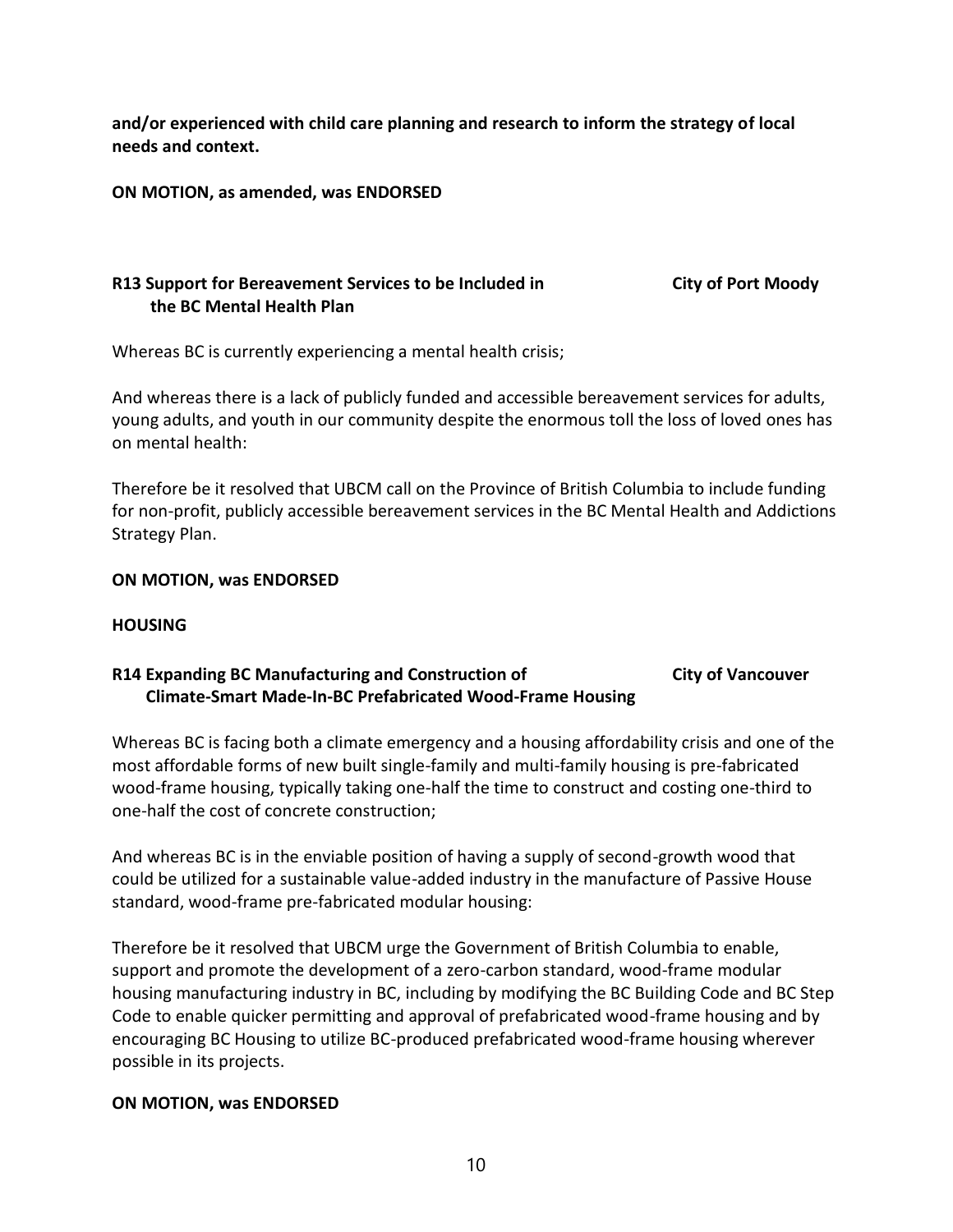# **R15 Training of BC Workers in Deep Energy Retrofits and City of Vancouver Climate-Smart Construction**

Whereas BC is facing both a climate emergency and a housing affordability crisis;

And whereas the most affordable housing is that which is already standing, the most affordable of which is aging and in need of climate-smart retrofits which retain embodied emissions, provide resilience in extreme weather and reduce GHGs;

And whereas training workers in deep energy retrofits and construction of deeply affordable climate-smart housing, including installing solar panels, solar hot water systems and heat pumps, would help alleviate currently long installation and construction wait-times and enable a faster pace of construction of climate-smart buildings and energy retrofits needed to achieve our climate emergency goals:

Therefore be it resolved that UBCM urge the Government of BC to increase support and funding for trades training programs in deep energy retrofits, including installing solar panels, solar hot water systems and heat pumps, and training in the construction of climate-smart buildings including mass timber, Passive House standard and pre-fabricated net-zero-energy wood-frame modular buildings.

# **ON MOTION, was ENDORSED**

# R16 Increasing Provincial Incentives for Installing Solar (PV) City of Vancouver  **Panels and Solar Hot Water**

Whereas the Province's CleanBC Roadmap to 2030 and BC Hydro's Five-Year Electrification Plan, both released in the fall of 2021, promote rebates to purchase electric heat pumps that incentivize British Columbians to switch from using fossil fuels to hydro-electricity to heat their homes and hot water, thus mitigating climate change by reducing GHGs;

And whereas there are no equivalent incentives for home and building owners to increase their own supply of renewable energy or to reduce the demand for hydro-electricity, both of which will become increasing important for climate resiliency as BC Hydro has estimated it has sufficient supply of electricity only until 2030;

And whereas rebates for home and building owners to install solar hot water systems and solar (photovoltaic) panels would increase the supply of clean energy as well as reduce energy costs for families and businesses both of which increase climate resiliency: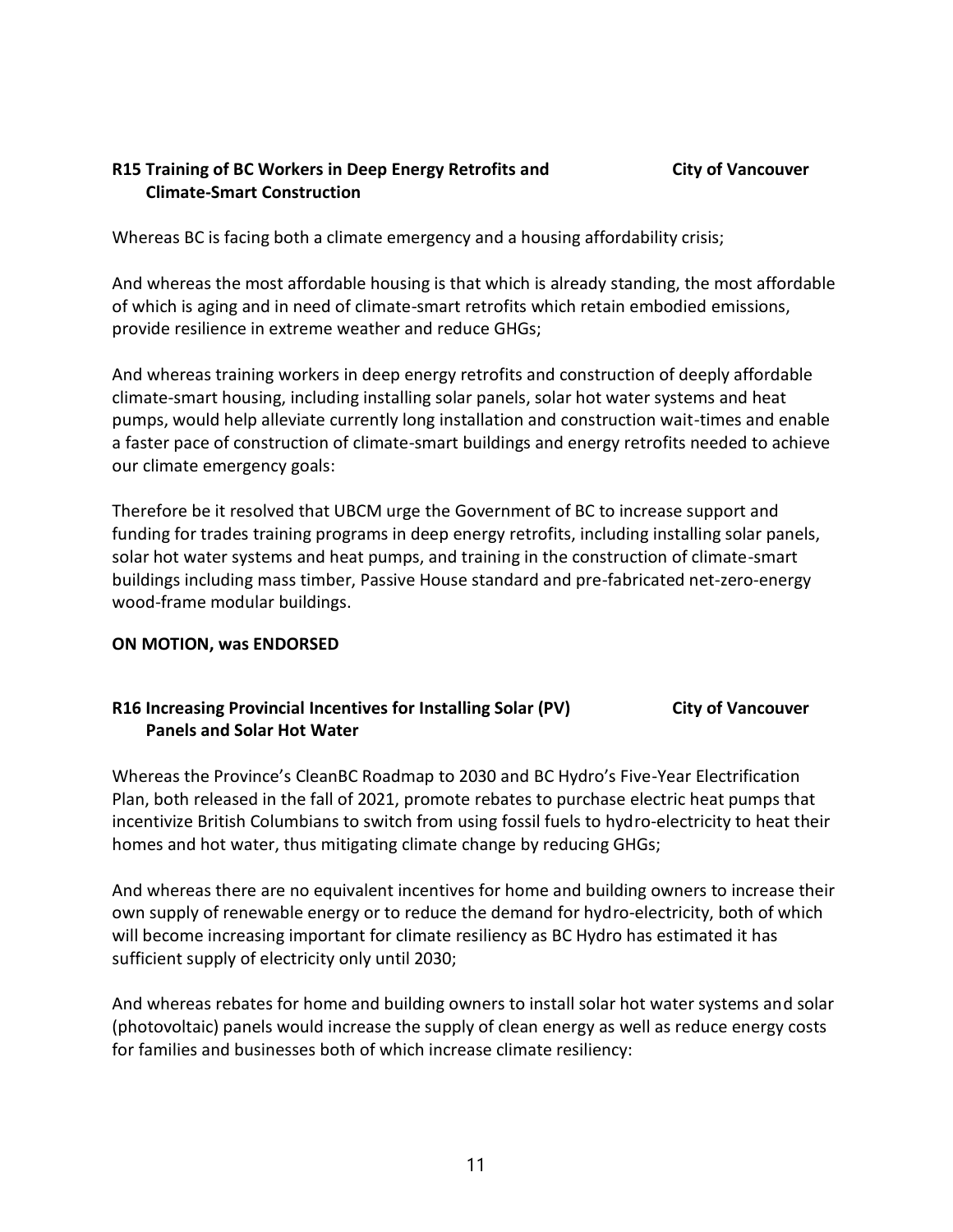Therefore be it resolved that UBCM request that the Government of BC pursue as quickly as possible adding financial incentives, including increased feed-in-tariffs, for home and building owners to install solar (photovoltaic) panels and solar hot water systems;

And be it further resolved that UBCM request that the Government of BC modify the BC Building Code, and include in a future BC Existing Buildings Alterations Code, specifications, including design and placement standards, and load-bearing requirements, for solar (photovoltaic) panels and solar hot water systems.

# **ON MOTION, was ENDORSED**

# **SELECTED ISSUES**

# **R17 Beyond GDP: A Wellbeing Framework in British Columbia District of North Vancouver**

Whereas Gross Domestic Product (GDP) was never intended to be used as an indicator of a society's health or wellbeing, does not reflect Indigenous values, does not account for the health of natural systems which underpin all life, and does not account for harmful externalities including pollution and climate change impacts;

And whereas the British Columbia Assembly of First Nations recommended that the province adopt a Wellbeing Framework in British Columbia in the 2020 report 'Centering First Nations Concepts of Wellbeing toward a GDP-alternative Index in BC';

And whereas 82% of Canadian respondents felt that measures beyond economic growth such as health and safety, access to education, access to clean water, time for extracurricular and leisure activities, life satisfaction, social connections, and equality of access to public services are important to their day-to-day life:

Therefore be it resolved that UBCM request the Ministry of Finance, Ministry of Jobs, Economic Recovery and Innovation, and all relevant Ministries to work in partnership with Indigenous peoples, including the British Columbia Assembly of First Nations, to transform the current Gross Domestic Product economic framework in BC into a Wellbeing Framework which centres Indigenous values, includes the health and wellbeing of all people and all species, and includes the health of natural systems which underpin all life.

# **ON MOTION, was ENDORSED**

# **PART 4 – RESOLUTIONS OFF THE FLOOR OF THE CONVENTION**

**OF1 Beyond GDP: Maternity and Parental Leave to the UBCM Council and Remuneration Guide**